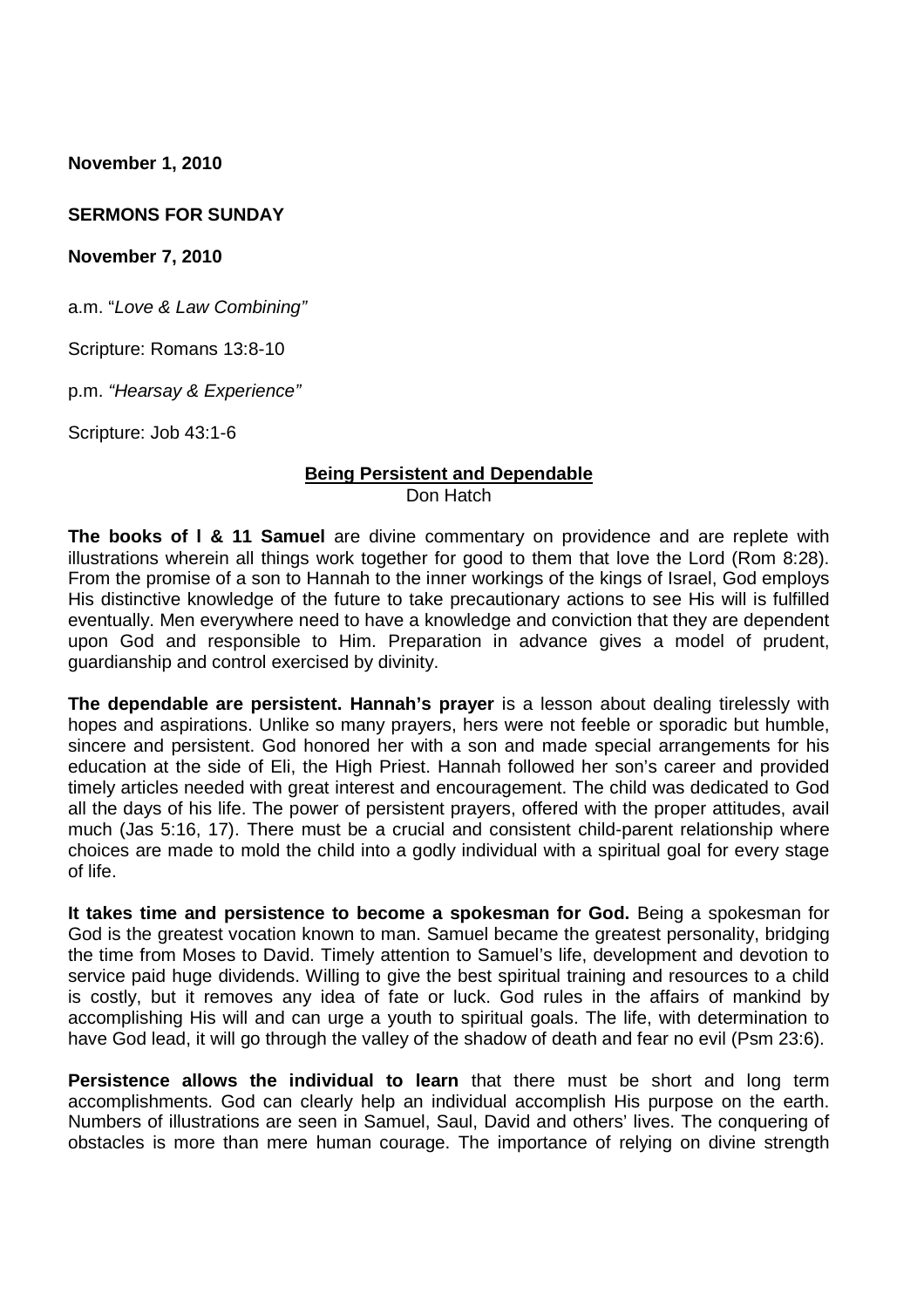must never be underestimated. A classic statement by David was, "I come to thee in the name of Jehovah of hosts, the God of the armies of Israel…" (1 Sam 17:41-49). "Whatsoever ye do , in word or in deed, do all in the name of the Lord Jesus, giving thanks to God the Father through Him" (Col 3:17).

**Dependable servants of God persistently prepare** to defend the faith. It is Christ-like to defend the faith in an uncompromising manner; to point the way and put gainsayers in a "logical dilemma". Defending against a false position, error or purposefully leading astray is wherein the teacher of truth manifests that a spiritual life has been led. God gave the faithful a responsibility to "contend earnestly for the faith which was once for all delivered unto the saints" (Jude 3). It should be obvious to those who trust in the providence of God that years of study is the "shadow-boxing" and "buffeting of ourselves wherein we exercise self-control in all things" before we engage in the war for souls (1 Cor 9:17-27). "The weapons of our warfare are not of the flesh, but mighty before God to the casting down of strongholds (casting down reasoning-margin ASV)…and every high things that is exalted against the knowledge of God" 2 Cor 10:4-7). The providence of God has provided a word which "is living, and active, and sharper than any two-edged sword, and piercing even to the dividing of the soul and spirit …and quick to discern the thoughts and intents of the heart" (Heb 4:11-13). "Righteousness exalts a nation, but sin is a reproach to all people" (Prov 14:34). God has said, "…them that honor me I will honor, and they that despise me shall be lightly esteemed" (1 Sam 2:30).

**Persistency sees the purpose of giving attention** to details in God's word. When an action is taken and has the authority of the Scriptures it clearly affirms the basic truth, "…man's plans in religion always fail, while God's plans are endlessly succeeding." King Saul was defeated by his own decision to supersede the will of God, capturing Agag and taking animals for sacrifice. Samuel said, "…Hath Jehovah as great delight in burnt-offerings and sacrifices as in obeying the voice of Jehovah? Behold, to obey is better than sacrifice, and to hearken than the fat of rams. For rebellion is as the sin of witchcraft, and stubbornness is as idolatry and teraphim. Because thou has rejected the word of Jehovah, he hath also rejected thee from being king" (1 Sam 15:17-23). Saul's lack of persistency and dependability was costly.

**To live for God says a great deal about trust**. Being willing to faithfully follow Jesus Christ brings peace that the world will never know (Phil 4:1-5). When in Christ we are justified from sin, have peace with God, have access by faith into His grace; thus, we are allowed to pass through all tribulations and remain steadfast, approved of by God and have a hope that does not put us to shame (Rom 5:1-11). The "**divine commentary" for the 21st century is the faithful Christian"**. To hear God say "Well done thou good and faithful servant…" is what the persistent and dependable want to hear (Mat 25:14-30).

### **FAMILY CARE: A Message from Our Shepherds**

I would like to share this article with you that I wrote for the **World Evangelism** magazine, Global Harvest. It is a young publication that supplements their 'Voice of Truth International' books.

**Mission Printing, Inc.**, located in Arlington, Texas, is a non-profit organization that prints and distributes gospel tracts throughout the world for free. We are a 'work of the churches of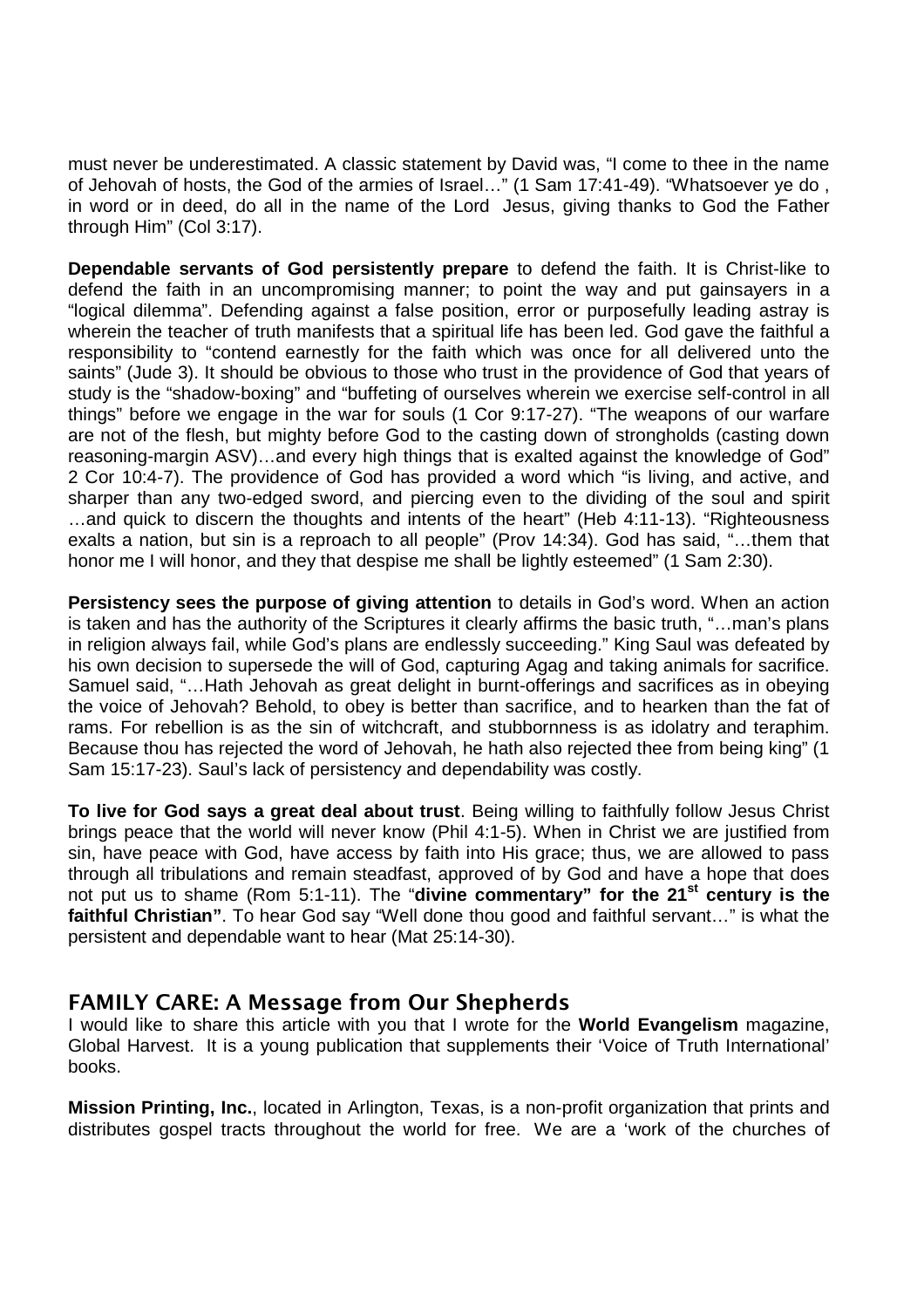Christ.' God has blessed us for over thirty years with hardworking Christian volunteers and generous contributors who want to supply the world with "World Evangelism by the Printed Page." We have two full time personnel and hundreds of volunteers who do thousands of tasks. A dozen congregations are now involved in collating and stapling our material in their own buildings. Mission Printing does not sell anything; we exist as God blesses us with dedicated contributors to continue His work of spreading the gospel. These tracts are especially important for missionaries to utilize with their preaching and studying with different people. We print, only in English, approximately eighty individual tracts targeting many different biblical topics explaining 'how to become a Christian' to 'living the Christian life.' Please go to our webpage http://www.missionprinting.us/ to view the entire tracts and learn all about us. Each year we print millions of tracts and ship them to individuals in many different countries. Our process begins with the Trustees and the Director examining and reviewing the individual tract for doctrinal soundness and applicability for our readers. The tract is proofed for grammar and spelling as well as for correct scriptural references. Then we convert it to a software program that allows us to burn a printing plate for the offset printer. Volunteers proof, print, fold, collate, staple, trim, box and ship the tracts to their destinations. Also we utilize our booklet maker that collates, staples, folds and trims our smaller tracts at more than 2,500 per hour. Last year we began shipping the majority of our material via ocean containers (\$0.30 per pound) and saving \$100,000 versus the US Mail costs (\$3.00 per pound). Now we are able to ship more than twice as many tracts as last year.

Ghana received 32,000 pounds of tracts (app. 640,000 tracts) in January and Nigeria received 40,000 pounds (app. 800,000 tracts) in August. Another 30,000 pounds (app. 600,000 tracts) are due to arrive in Ghana, November 20, 2010. We are now working on another 40,000 pounds for Nigeria. **World Evangelism** was able to ship many of their materials with our last shipment to Ghana. They are planning to ship material on our next shipment to Nigeria in February. A key to successful ocean container shipping is finding a volunteer Distribution Manager in the proposed country who is willing to distribute the tracts quickly to those who are requesting them. This takes a person with great experience in the local area churches and who has many contacts that can help him complete the task. The Distribution Manager usually does some follow-up work with each recipient. Preaching school directors make great Distribution Managers because they have many students who need these tools to start their preaching careers and they have an eagerness to spread the gospel. The most difficult task of shipping via ocean container is plowing through all the government 'red tape' of each country's requirements for customs clearance. Some countries will not accept the 'tax free' material without a large tax charge or government fee. As a volunteer Vice-president of Mission Printing, I traveled to Ghana last year to see the conditions for our shipment to Brother Willie Gley. I plan to go to South Africa in January, Lord willing, to discuss with Brother Rohan Jones about being our Distribution Manager and explore the conditions for our possible shipment to Cape Town. One of our Trustees, Brother Tom Sarratt, Jr. has offered to pay my airfare with his air miles. Monday John Akpakpan is one of our Distribution Managers in Nigeria and Brother Reuben Egwu is another one. I have two more brothers in Nigeria who are waiting on their opportunity to receive an ocean container as well. Mission Printing receives requests daily from around the world via email, letter or phone for religious tracts. We pray that God will bless us with more donors who will enable us to send at least four ocean containers (about 150,000 pounds) per year. This would give the world a free gift of about 3,000,000 gospel tracts a year to learn how to live for Jesus. Thanks to Betty Choate with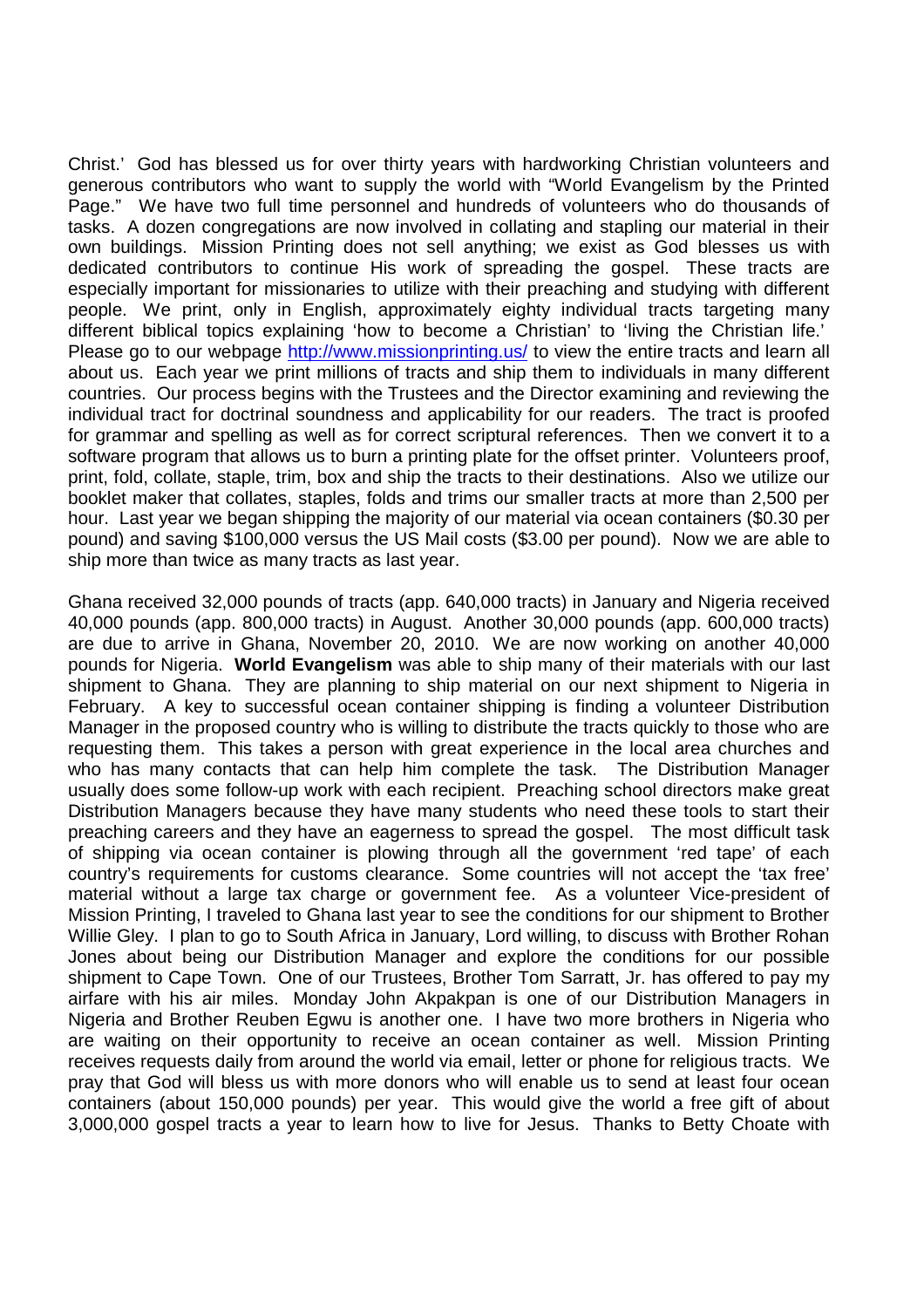**World Evangelism** for asking me to write this article. May God bless the efforts of the brotherhood as we spread the gospel. (submitted by Richard Renfro)

**Voice of Truth International** is a booklet published quarterly and mailed around the world.

#### **GREETER ASSIGNMENTS**

#### **Sunday, November 7, 2010**

*Front foyer:* Richard & Carolyn Renfro

*Back foyer:* Stan & Doris Selby

#### **Sunday, November 14, 2010**

*Front foyer:* Nancy Pond, Roberta Price

*Back foyer:* Robert & Cathy Taylor

## **Family News:**

### **MISSION PRINTING**

Mission Printing will meet **Sunday** at 4:00 p.m. in the Jr. Auditorium.

#### **SINGING SESSION**

The singing class will meet **Sunday** in room #116 at 5:15 p.m.

#### **MENS' GATHERING/DEVOTIONAL**

The **Monday morning** devotional will meet at 6:00 a.m. in the Annex.

#### **NEW ARRIVALS**

New issues of the Christian Courier & Spiritual Sword are available in the front foyer.

#### **39'ers**

Please see the signup sheet on the table in the front foyer for the Holiday meal to be served at the November  $15<sup>th</sup>$  39'er gathering.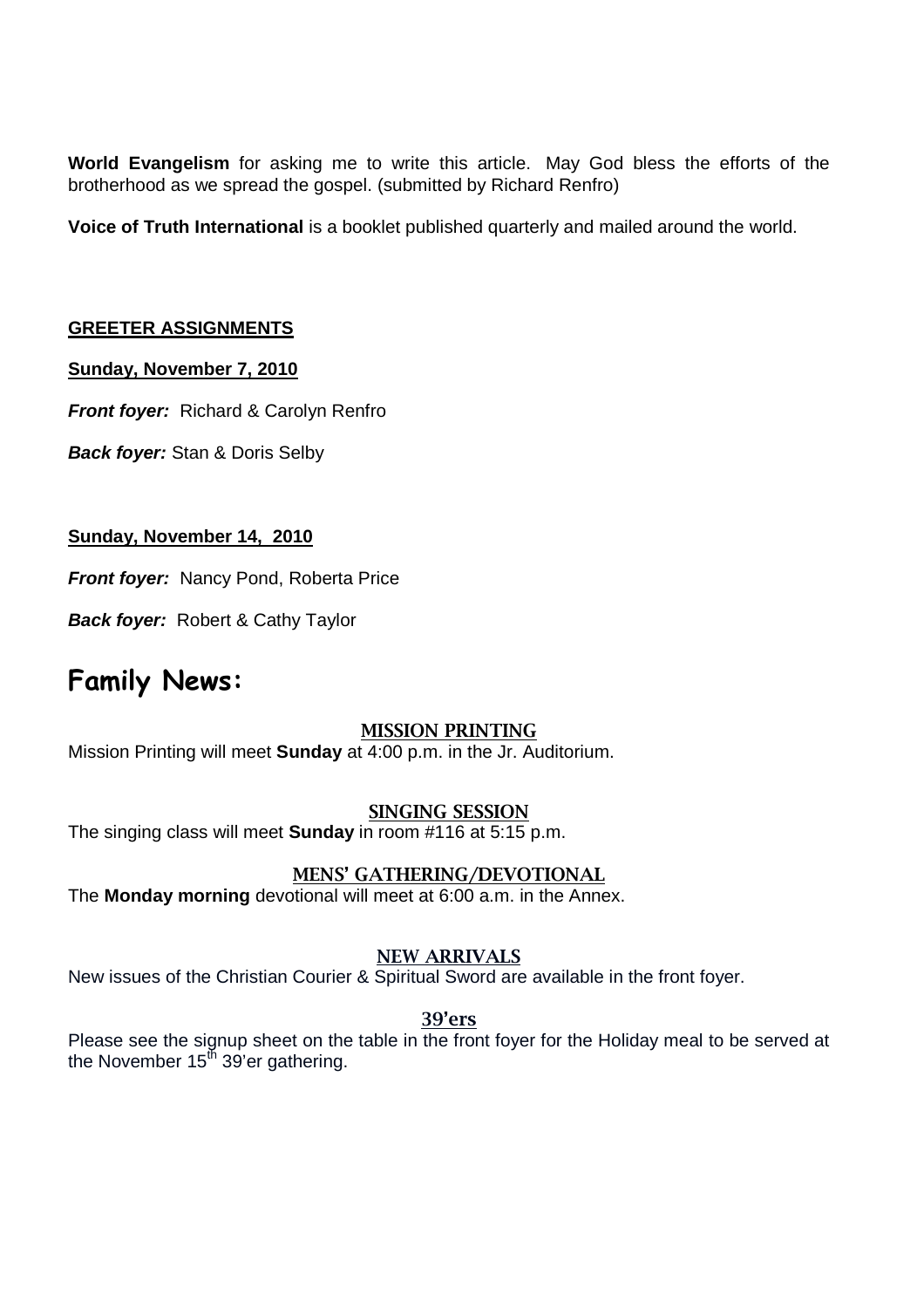#### **FALL BACK**

Be sure to set your clocks back one hour Saturday night for Daylight Savings Time.

#### **LADIES**

Ladies' class will meet **Tuesday**, **November 9th** at 9:30 a.m. with the lesson by Letitia Beverly on "She Stretches Out Her Hand".

We will be compiling information for a calendar for Ladies' Half Day. Please submit Bible verses or devotional thoughts that you would like to be included; you may leave them in the secretary's box located in either foyer. Deadline for submission is December 31<sup>st</sup>.

#### **TEEN WORK DAY**

The Teens have scheduled **Saturday, November 13th** for a work day; please see Darrell Allen or John Mayer if you have anything you'd like done around the house.

#### **THOSE TO SERVE IN NOVEMBER**

**Lord's table (front):** Purman Cofer, Bill Matthews, John Mayer, Glen Kelly, Brandon Howard, Marvin Brown, Mike Garrison, Dorris Walker **(back):** JC Ross, Robert Taylor, Derrol Allen, Bill Paschall, Max Melton, Keith Vaughn, Roy Martin, Bobby England

**p.m.** Thomas Rathbun, Robert Ruckman

**Card pickup: a.m.**Cole Howard; Ethan Howard **p.m.** Scot Allen, Alex Mayer

**Contribution Counters:** John Mayer, Bobby England

**Communion Preparers:** Garl & Michele Latham

#### **THANK YOU**

Thank you to all who contributed to the Christ's Haven grocery run.

#### **WITH SYMPATHY**

**Judy Hancock** passed away last night (10/31); details pending at this time.

**Dortha Flynn** (Gladys Barnes' sister) passed away last week in Abilene.

#### **NEWS OF THE SICK**

**∙Ruth Graham** is in Baylor/Irving, rehab room #584; she is scheduled to go home this Friday.

**∙Frances LaFerney** is having a port installed this Friday.

**∙Beverly McKey** is ill at home.

**•Tommy Tarlton** (friend of the Henry's) has been diagnosed with 3<sup>rd</sup> stage cancer.

**∙John Williams** is in Baylor in Dallas.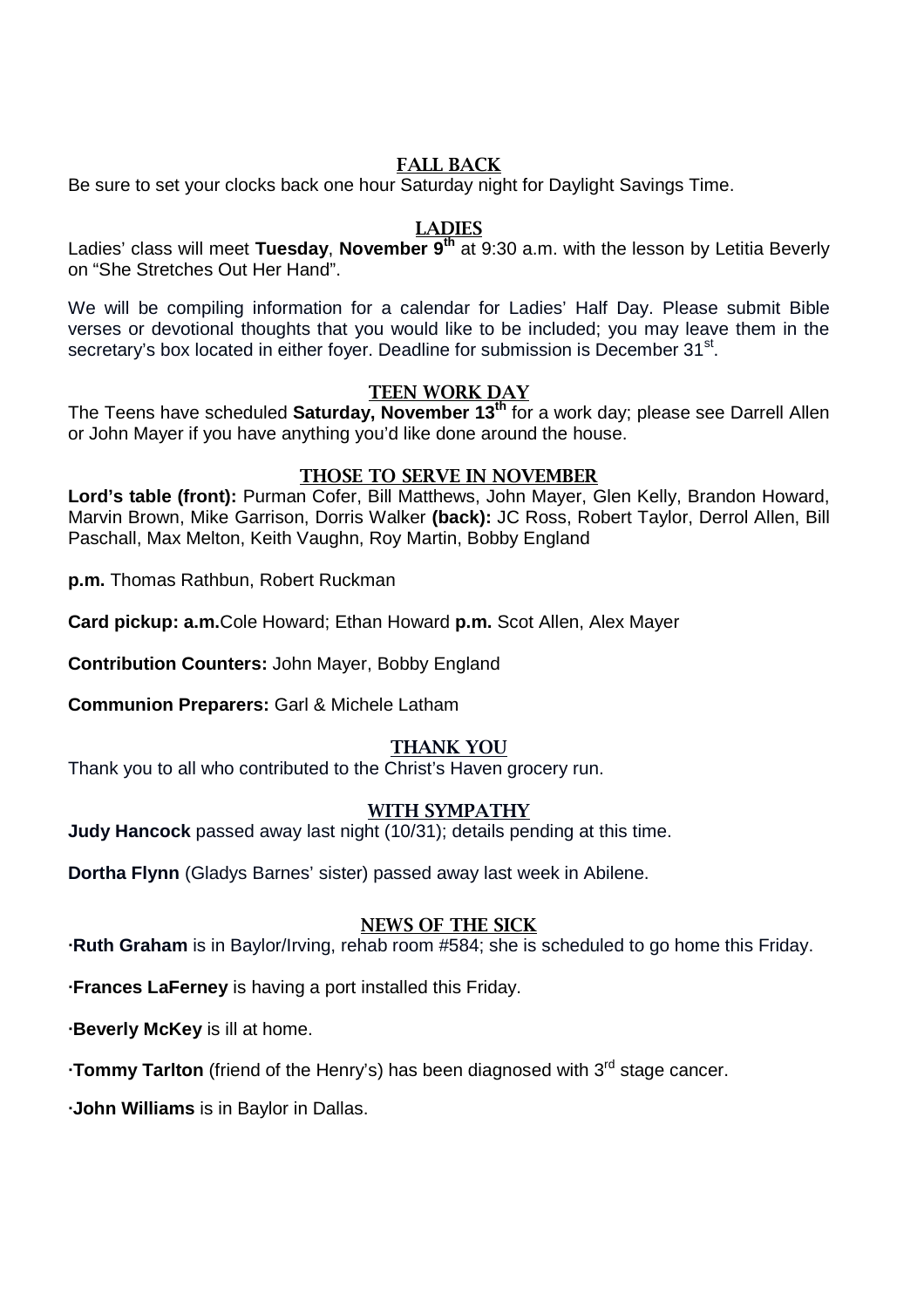#### **CONTINUOUS PRAYER CONCERNS:**

Evelyn Armstrong, Erma Lee Baker, Bobby Bowen, Fauna Garrett, Billie Gilliam, Judy Hancock, Jean Kelly, Jack & Frances LaFerney, Garldean Latham, Tom Prince, Jan Smithson, Thomas West, Brad Anderson (Bill Paschall's friend), Gail Hieronymus (Mike Garrison's daughter).

#### **CALENDAR OF EVENTS**

#### **Be sure and mark your calendar -**

- November 7: Mission Printing in the Jr. Auditorium at 4:00 p.m.<br>• November 7: Singing class in room #116 at 5:15 p.m.
- November 7: Singing class in room #116 at 5:15 p.m.
- · November 9: Ladies' Bible Class at 9:30 a.m.

- Purman Cofer **JC Ross** JUNE CORPS BEEN BRIEF OF THE PURSIL Myers Below<br>Bill Matthews Below Robert Taylor Construction Stan Selby John Mayer Max Melton<br>Glen Kelly Mayer Musikeith Vaughn Glen Kelly Brandon Howard **Derrol Allen**<br>- Marvin Brown **Baker Baker Baker** Bill Paschall Mike Garrison .<br>Dorris Walker
	- Robert Taylor Bill Paschall **Brown Brown Brown Brown Brown Brown Brown Brown Brown Brown Brown Brown Brown Brown Brown Brown B**<br>Roy Martin Bobby England

## **LORD'S TABLE/MORNING**<br> **Rear Table Street Boot Boot Boot BEAM. PRAYERS**<br> **SUNDAY A.M. PRAYERS**

**Front Webb**<br>**Produce** Denzil Myers

# Keith Vaughn **A.M. SCRIPTURE READING**<br>
Derrol Allen **Carlo Andrew Control Allen**

#### **A.M. SONG LEADER**

Garl Latham

#### **SUNDAY P.M. PRAYERS**

 Bill Mathews Mike Garrison

#### **P.M. SCRIPTURE READING**

 Mike Batot Job 43:1-6

#### **P.M. SONG LEADER(S)**

Darrell Allen

#### **LORD'S TABLE/EVENING**

Thomas Rathbun

Robert Ruckman

#### **COMMUNION TO SHUT-INS**

Garl Latham